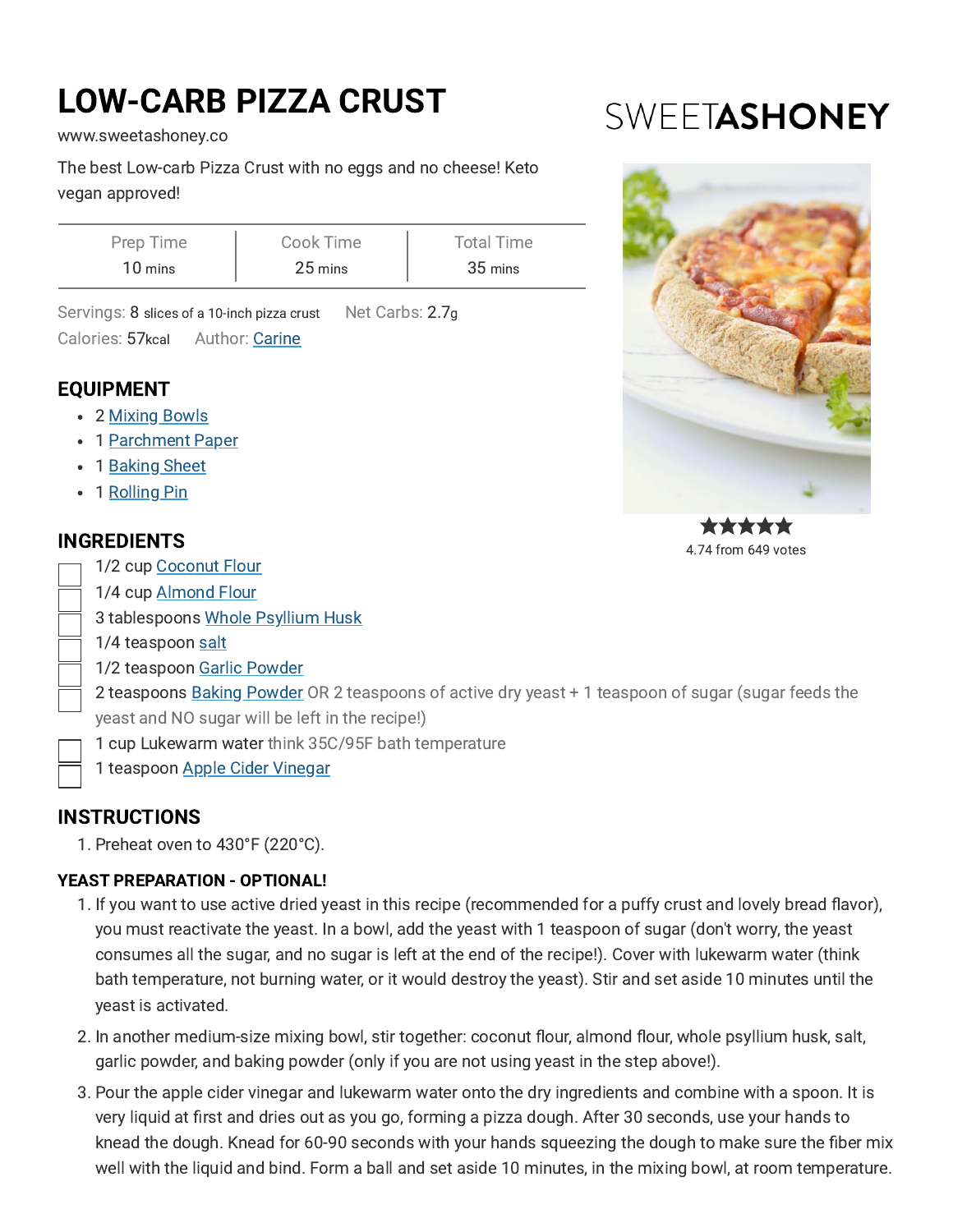- 4. Lightly grease a piece of parchment paper with olive oil, place the dough ball in the center, add another parchment paper on top, and press gently/low pressure to flatten roughly.
- 5. Use a rolling pin to roll the dough into a disc of 10 inches. Don't press much on the rolling pin to keep a decent dough thickness and keep some air in the dough. If you roll it too thin, the dough would still be good but a lot crispier.
- . Shape puffy pizza edges. Use your fingers and artistic mind! Roll the edge of the dough into a cylinder. Don't over-press to keep some air, and it will make a puffy, crispy pizza edge. Make sure you look at my video below to watch the technique! My tip is to work the dough as if you were playing with kids' playdoh, giving the pizza edges the exact shape you want to see when out of the oven. The edges will slightly puff when baking, especially if you are using yeast but don't expect the puffy edges to form by themself. You must shape them to make this happen!
- 7. Slide the piece of parchment paper (with the pizza crust on it) onto a baking tray or pizza baking rack.
- . Prebake the pizza crust for 15 minutes at 220°C/430°F.
- 9. Remove from the oven, spread my keto pizza [sauce](https://www.sweetashoney.co/keto-pizza-sauce/) (or cream or any spread you love) and grated cheese of your choice (mozzarella or vegan style 'cheese' if you are keto vegan)
- 10. Return the pizza to the oven for 10 minutes at 220°C/430°F, then switch to grill mode for 1-2 minutes to grill the cheese on top.
- 11. Serve immediately.

#### **STORAGE**

1. You can make the dough the day before and store it in the fridge in an airtight container or freeze the prebaked pizza base.

# **NOTES**

Net carbs: 2.7 grams per slice (no toppings), pizza crust serves 8 slices.

Psyllium husk: don't use Metamucil fiber supplements in this recipe. It is not the same product as whole psyllium husk fiber. Metamucil is a husk powder that is not suitable for baking keto bread. It will turn food dry, purple, or blue.

# NUTRITION

| <b>Nutrition Facts</b><br>Low-Carb Pizza Crust<br>Amount Per Serving (1 slice (no toppings)) |                                                    |  |
|----------------------------------------------------------------------------------------------|----------------------------------------------------|--|
| <b>Calories 57</b>                                                                           | Calories from Fat 13                               |  |
|                                                                                              | % Daily Value*                                     |  |
| <b>Fat</b> 1.4q                                                                              | 2%                                                 |  |
| Carbohydrates 6.8g                                                                           | 2%                                                 |  |
| Fiber 4.1q                                                                                   | 17%                                                |  |
| Sugar 1.6g                                                                                   | 2%                                                 |  |
| <b>Protein 2g</b>                                                                            | 4%                                                 |  |
| Net Carbs 2.7q                                                                               |                                                    |  |
| diet.                                                                                        | * Percent Daily Values are based on a 2000 calorie |  |